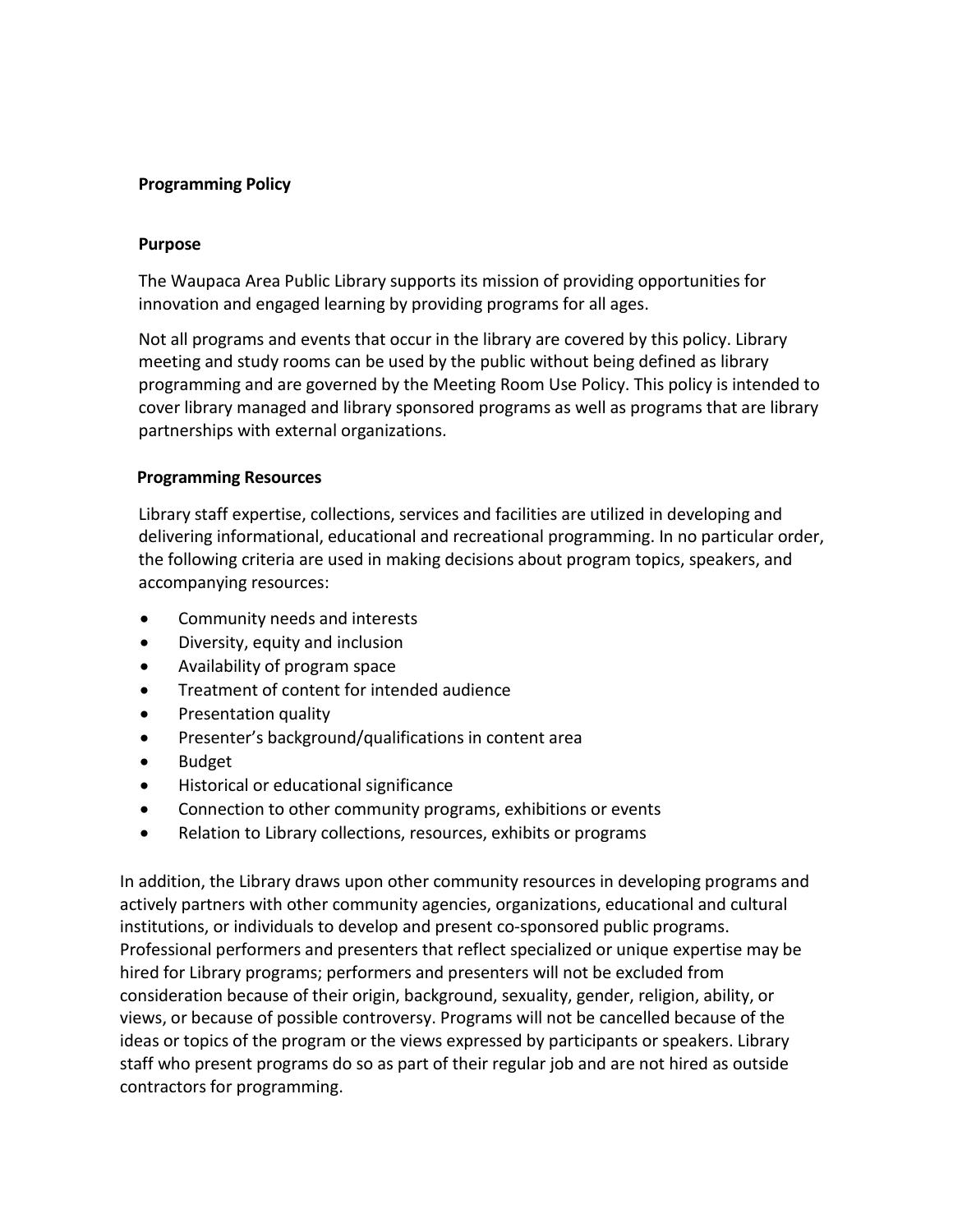All Library programs are open to the public. In general, library programs are free, however, a fee may be charged for Library programs to recover the cost of a presenter, materials or supplies, when it would otherwise not be feasible to offer the program.

Registration may be required for planning purposes or when space is limited. Programs may be held on site at the Library or off site.

The Library does not deny access to library-initiated programs if patrons owe the library for overdue fines or other fees, nor will program attendees be required to share their personal information in order to attend a program.

Reasonable accommodations for persons with disabilities will be made upon request and if feasible.

# **Photography and Filming**

Programs sponsored by the library within the library or at off-site library sponsored events may be photographed or video-recorded by the library staff or its representatives. Attendance at a library sponsored program constitutes the consent of all attendees and the consent of the parents or legal guardians of any minor children in attendance, to the future broadcast, publication, or other use of photographs or videos at the sole discretion of the library.

The library may utilize photos and videos from public programs and events at the library and at off-site library sponsored events on its website, social media and in library publications. To ensure the privacy of all individuals, including children, images will not be identified using full names or personal identifying information without the written approval from the photographed individual, parent or legal guardian.

Participants may request in writing that their image not be used by the Library.

## **Content**

The Library's philosophy of open access to information and ideas extends to Library programming, and the Library does not knowingly discriminate through its programming. Library sponsorship of a program does not constitute an endorsement of the content of the program or the views expressed by participants, and program topics, speakers and resources are not excluded from programs because of possible controversy.

Sales of products at Library programs must be approved by the Library Director and/or his/her designee and benefit the Library. Programs are not used for commercial, religious, or partisan purposes or the solicitation of business. While commercial sales are not allowed on library property, exempt from this are musicians, authors, film makers and performers who perform or present. Before or after the presentation they may sell their work and related